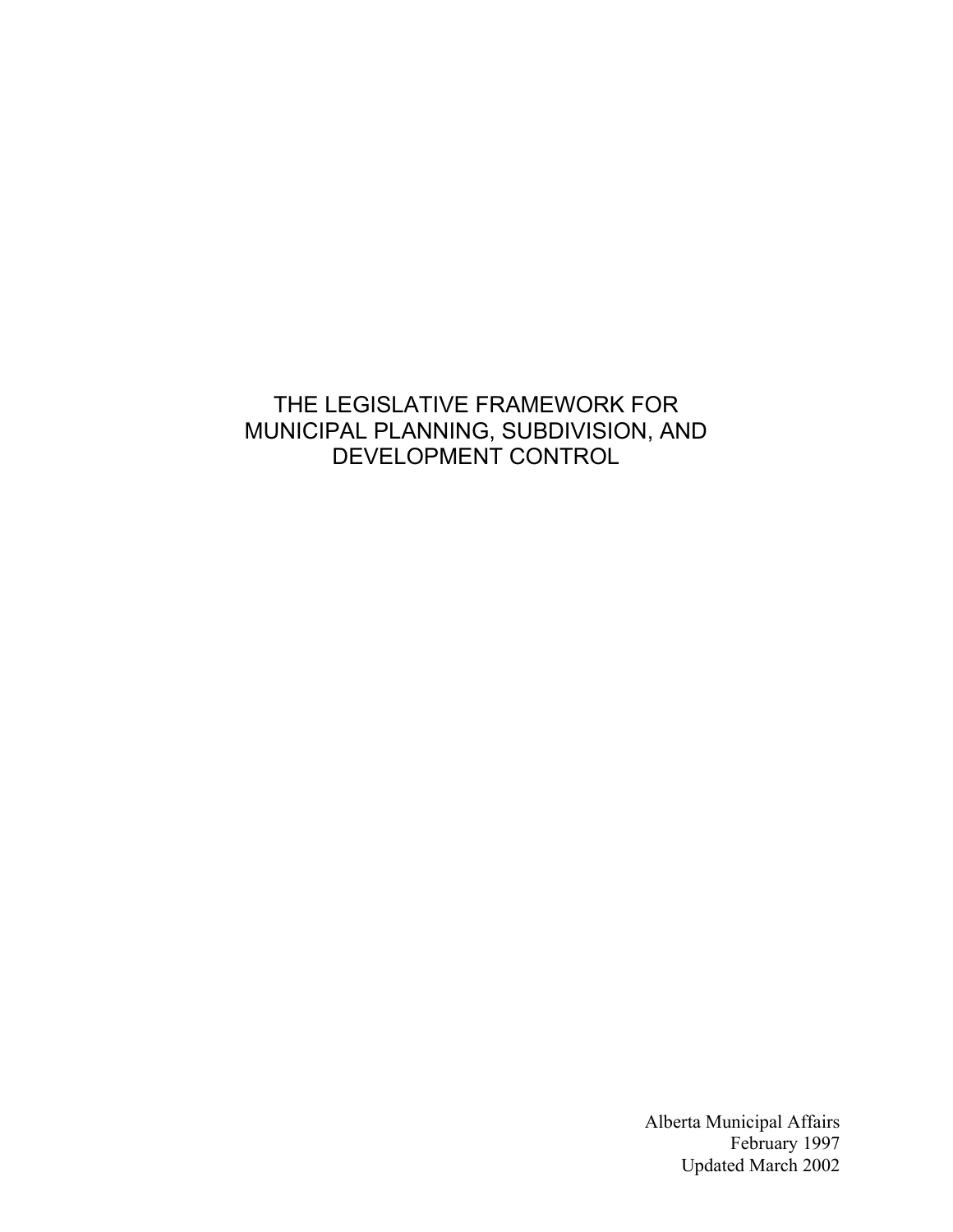## **1.0 INTRODUCTION**

The authority for municipal planning, subdivision and development control is established in Part 17 of the *Municipal Government Act* (MGA). The purpose of this Part is set out in section 617 of the Act. To summarize, it means that municipalities may adopt plans and land use bylaws and make planning decisions to achieve the beneficial use of land without infringing on the rights of individuals except to the extent necessary for the greater public interest. In addition, the *Subdivision and Development Regulation (AR 43/2002)*, authorized by s. 694(1) of the MGA provides for the administration of subdivision applications, subdivision and development conditions, registration and endorsements of subdivision and setbacks for provincial appeals.

This bulletin discusses the legislated municipal planning framework, outlines the legislated steps in the subdivision and development control process, and notes the statutory exemptions and limitations to municipal planning authority.

## **2.0 MUNICIPAL PLANNING OVERVIEW**

The legislative framework for municipal planning includes policy, operations, and appeal components. Municipalities establish planning policy by adopting statutory plans and land use bylaws. Policies are put into operation by municipally appointed subdivision and development authorities which are responsible for receiving and deciding on subdivision and development permit applications. These administrative decisions may be appealed to the subdivision and development appeal board or, in certain instances, to the Municipal Government Board. The relationship of these components is illustrated in Figure 1 at the end of this document and discussed below.

#### **Statutory Plans - MGA Sections 631-638**

Statutory plans allow municipal councils to establish general development policies for all or part of the municipality. Legislation provides for four types of statutory plans:

- 1. Two or more municipalities may adopt an **intermunicipal development plan** in respect of land where a consensus on use and development is desired. Such a plan typically relates to the fringe area of urban and rural municipalities or to shared natural features such as lakes.
- 2. The **municipal development plan** establishes policies for land use in the entire municipality. Municipalities with a population of 3500 or more are required to adopt a municipal development plan. Municipalities with a population of less than 3500 are encouraged to do so.
- 3. Municipalities may adopt **area structure plans** to establish the general land use, transportation, and servicing framework for specific areas undergoing substantial new development.
- 4. Municipalities may adopt **area redevelopment plans** to outline proposals for addressing planning issues when rejuvenating existing developed areas.

Statutory plans must be consistent with each other.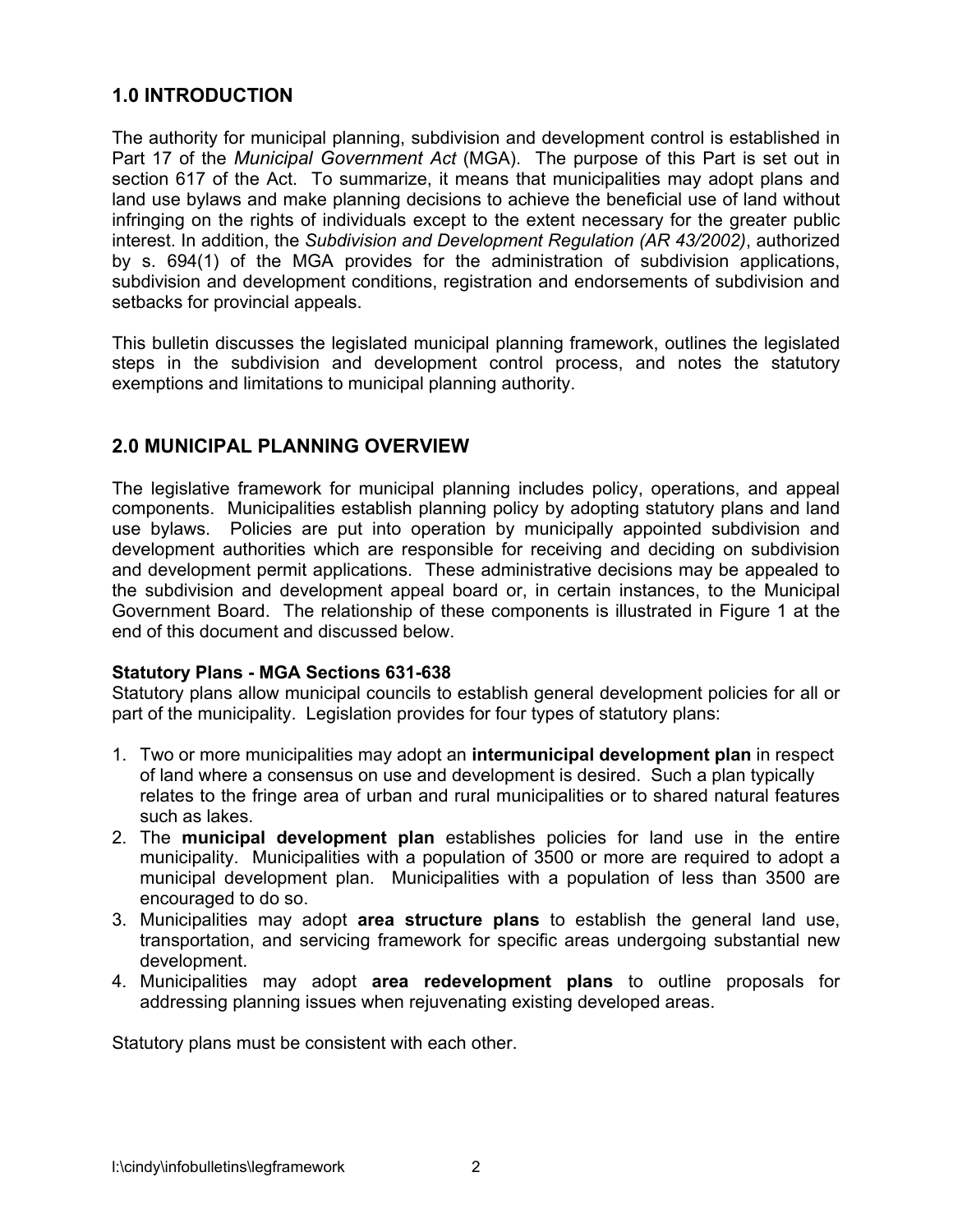### **Land Use Bylaws - MGA Section 639-640**

The land use bylaw is the means of regulating the use and development of parcels of land. The Act defines "development" as an excavation or stockpile, construction, renovation or repairs to a building, a change in the use of land or intensity in the use of land.

All municipalities are required to adopt a land use bylaw. The land use bylaw divides the municipality into districts, prescribing permitted and/or discretionary uses for each district. The bylaw establishes development standards within each district and provides for a system for issuing development permits.

### **Subdivision Authority - MGA Section 623**

The MGA requires all municipalities to establish a subdivision authority to exercise powers and duties on behalf of the municipality. The subdivision authority is responsible for receiving, processing, and deciding on subdivision applications in accordance with the Act and regulations. A subdivision authority may include any or all members of council, a designated officer, a municipal planning commission, or any other person or organization.

### **Subdivision Control - MGA Sections 652-670**

Ordinarily, a person wishing to create one or more lots from a parcel of land must obtain subdivision approval from the municipal subdivision authority.<sup>1</sup> Conditions may be attached to a subdivision approval requiring the applicant to:

- 1. Provide land as environmental reserve in accordance with section 664 of the Act.
- 2. Provide up to 30 percent of the land, less any land taken for environmental reserve or environmental reserve easement, for roads and public utilities.
- 3. Provide up to 10 percent of the land or money in place of land, less any land taken for environmental reserve or environmental reserve easement, for municipal and/or school reserves. Additional reserves may be required by section 17 of the Subdivision and Development Regulation.
- 4. Enter into a development agreement to construct or pay for the construction of roads, walkways, public utilities, or off-street parking necessary to serve the development.
- 5. Pay an off-site levy for the capital cost of water, sanitary sewer, or drainage facilities. An off-site levy may be collected only once in respect of a parcel.
- 6. Ensure compliance with Part 17 of the Act or regulations under that Part, statutory plans, or land use bylaws.

## **Development Authority - MGA Section 624**

The MGA requires all municipalities to establish a development authority to exercise powers and duties on behalf of the municipality. The development authority is responsible for receiving, processing, and deciding on development permit applications. A development authority may include one or more of: a designated officer, a municipal planning commission, or any other person or organization. Most municipalities assign decision-making and administrative responsibilities to staff. In many municipalities, decisions involving discretionary authority are referred to a municipal planning commission (s. 626).

1

Separate title may be obtained for certain parcels without subdivision approval, for example, two quarter sections shown on the same title. See section 652 of the MGA.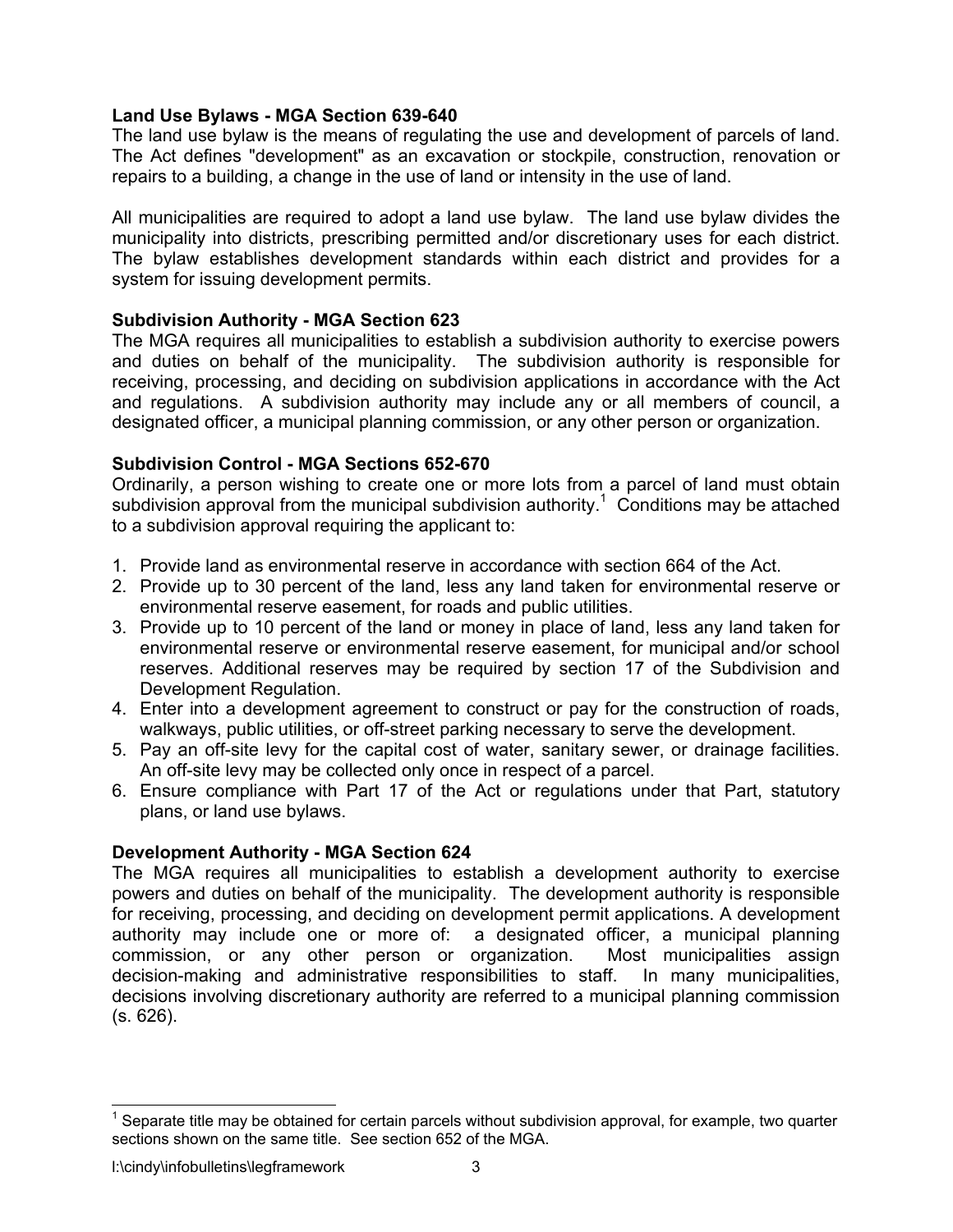## **Development Control - MGA Section 640**

The land use bylaw requires development permits for most developments.<sup>2</sup> Conditions may be attached to a development permit requiring the applicant to:

- 1. Enter into a development agreement to construct or pay for the construction of roads, walkways, public utilities, or off-street parking necessary to serve the development (s. 650).
- 2. Pay an off-site levy for the capital cost of water, sanitary sewer, or drainage facilities. An off-site levy may be collected only once in respect of a parcel(s. 648).
- 3. Comply with provisions specified in the land use bylaw (s. 640).

### **Appeal Boards - MGA Sections 627-630, 678-688**

Municipalities are required to establish a subdivision and development appeal board to hear appeals from the decision of the subdivision or development authority. Municipal employees, persons who carry out subdivision or development duties or who are members of the municipal planning commission, may not be appointed to the appeal board. In certain situations identified in the Act, subdivision appeals must be made to the Municipal Government Board. Planning and development bulletins contained in the Municipal Administrator's Handbook address specific situations in detail. Subdivision and development appeal board decisions and Municipal Government Board planning decisions may be in turn be appealed to the Court of Appeal but only on a question of law or jurisidiction(s. 688).

## **3.0 OBTAINING SUBDIVISION AND DEVELOPMENT APPROVAL**

All development must comply with the land use bylaw. Most development will require a development permit. In some cases, statutory plans and land use bylaws must be amended, or subdivision applications approved, before a development permit can be issued. Figures 2 to 7 at the end of this document outline the process discussed in the sections below.

#### **Statutory Plan and Land Use Bylaw Amendments**

If a development proposal cannot be approved because it does not conform to the land use bylaw, a proponent may apply to the municipal council to amend the bylaw. A statutory plan amendment may also be necessary. Municipalities generally will coordinate these where required. A staff report and recommendation are usually prepared and forwarded to council. Notice must be given of an application for both a statutory plan and a land use bylaw amendment and council must hold a public hearing before giving second reading (s. 692).

Council's decision on proposed amendments to the land use bylaw or statutory plans is final. There is no legislated time frame within which council must consider applications for amendment. Ordinarily, the minimum time is that required for at least two meetings of council, during which period notice must be given and the public hearing held. Depending on the complexity of the amendment, additional time may be necessary to prepare more extensive staff reports and review.

1

 $2$  A municipality may, in the land use-bylaw, exempt forms of development from the requirement for a development permit. Exempted in the Act from the provisions of the planning part are developments such as transmission lines, utilities, gas and oil wells and pipelines. See section 618 of the MGA and the planning exemption regulations adopted pursuant to that part.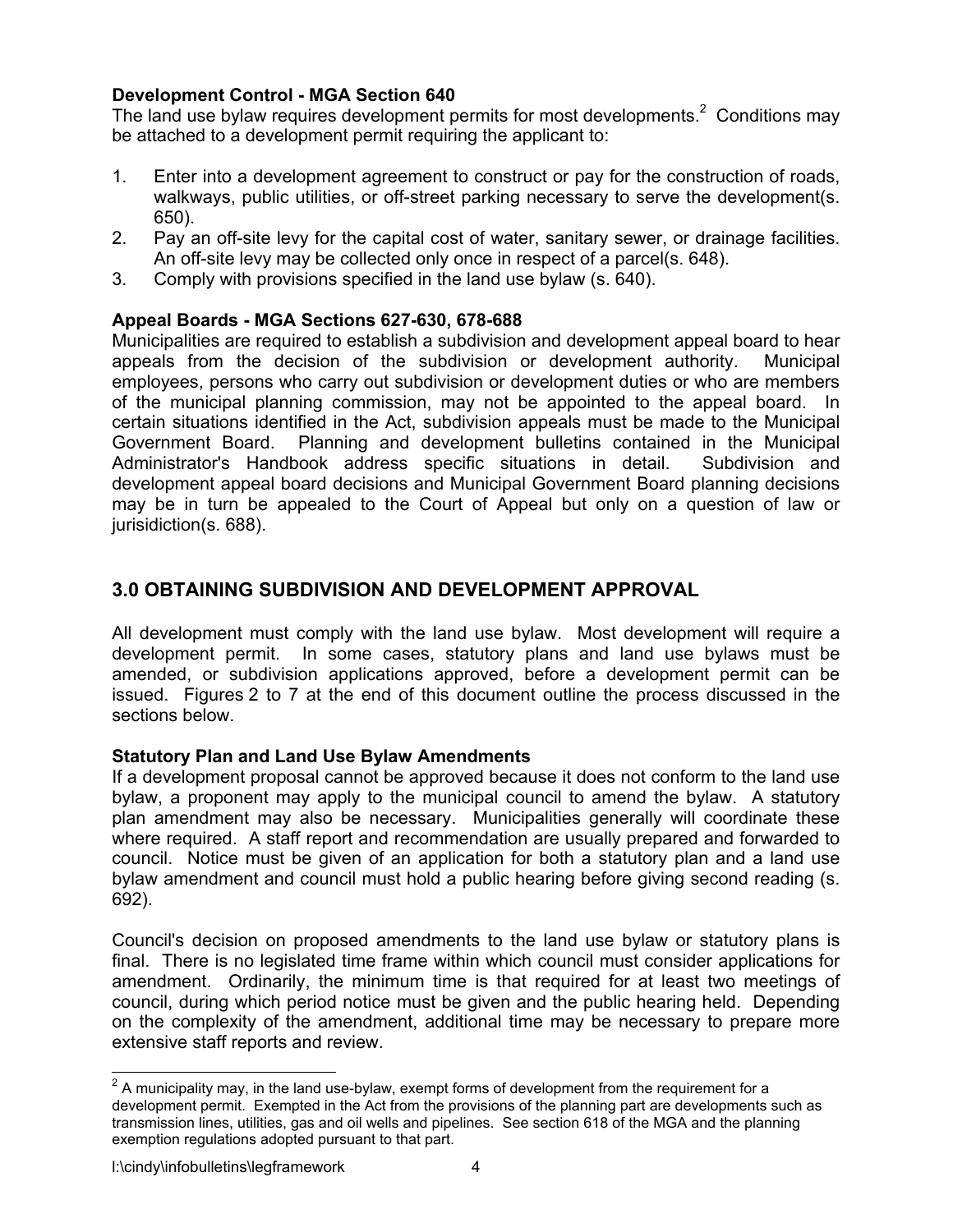### **Subdivision Application**

If a development proposal requires land to be subdivided, a subdivision application must be submitted to the municipal subdivision authority. The proposed subdivision must conform to any statutory plan and land use bylaw and with the Act and Subdivision and Development Regulation. Under s. 6 of the regulation, a subdivision authority must decide on an application within 60 days. $3$  An applicant may consider a failure to make a decision within this 60-day period a "deemed refusal." The subdivision authority may refuse an application, approve it, or approve it with conditions. The written decision of the subdvision authority must include reasons for its decision under s. 8 of the regulation.

### **Subdivision Appeals**

The subdivision authority's decision or deemed refusal may be appealed to the subdivision and development appeal board. An appeal may be launched by the applicant, a provincial government department that was referred the application originally, or council of the municipality, if the decision was made by a party who was not an employee of the municipality or a council committee, or a school authority. Notice of the appeal must be filed with the subdivision and development appeal board within 14 days of receipt of the notice of the decision or the deemed refusal. If the notice was mailed, section 678(3) allows 5 days for the notice to be received. This means the appeal period extends to 19 days if the notice is mailed. If, based on the legislation, the application is determined to involve a provincial interest, the appeal must be to the Municipal Government Board. The subdivision and development appeal board must hold a hearing withing 30 days and give a written decision with the reasons for the decision within 15 days of concluding the hearing. The Municipal Government Board must hold a hearing within 60 days and give a written decision with reasons for the decision within 15 days of concluding the hearing. Regardless of which board makes the decision, it can be further appealed to the Court of Appeal on a question of law or jurisdiction.

## **Development Permit Application**

After any required subdivision has been approved or statutory plan or land use bylaw amendments passed, a developer may apply for a development permit. An application for a permitted use that complies with the standards for a district must be approved, with or without conditions. Applications for discretionary uses or applications that do not meet all the standards set out for a district may be approved, conditionally approved, or refused. Applications for uses that are neither permitted nor discretionary within a district must be refused. The development authority must make a decision on a development permit within 40 days, unless the applicant and development authority agree to extend the time, and notify affected persons of the decision in accordance with the land use bylaw. An applicant may consider a failure to make a decision within this period a "deemed refusal."

## **Development Permit Appeals**

An appeal may be launched by the applicant or by other affected persons by filing a notice of appeal with the subdivision and development appeal board within 14 days of receiving notice of the decision or of the deemed refusal. If mailed, the Interpretation Act deems the notice delivered after 7 days have lapsed, bringing the appeal period to 21 days. Where the use is permitted under the land use bylaw, decisions may be appealed only if the appellant believes the provisions of the bylaw were relaxed, varied, or misinterpreted. The

1

 $3$  An application for subdivision of a parcel of land described in section 652(4) of the Act must be decided on in 21 days if there are no referrals. The subdivision authority and an applicant may agree to a longer decision time on any application.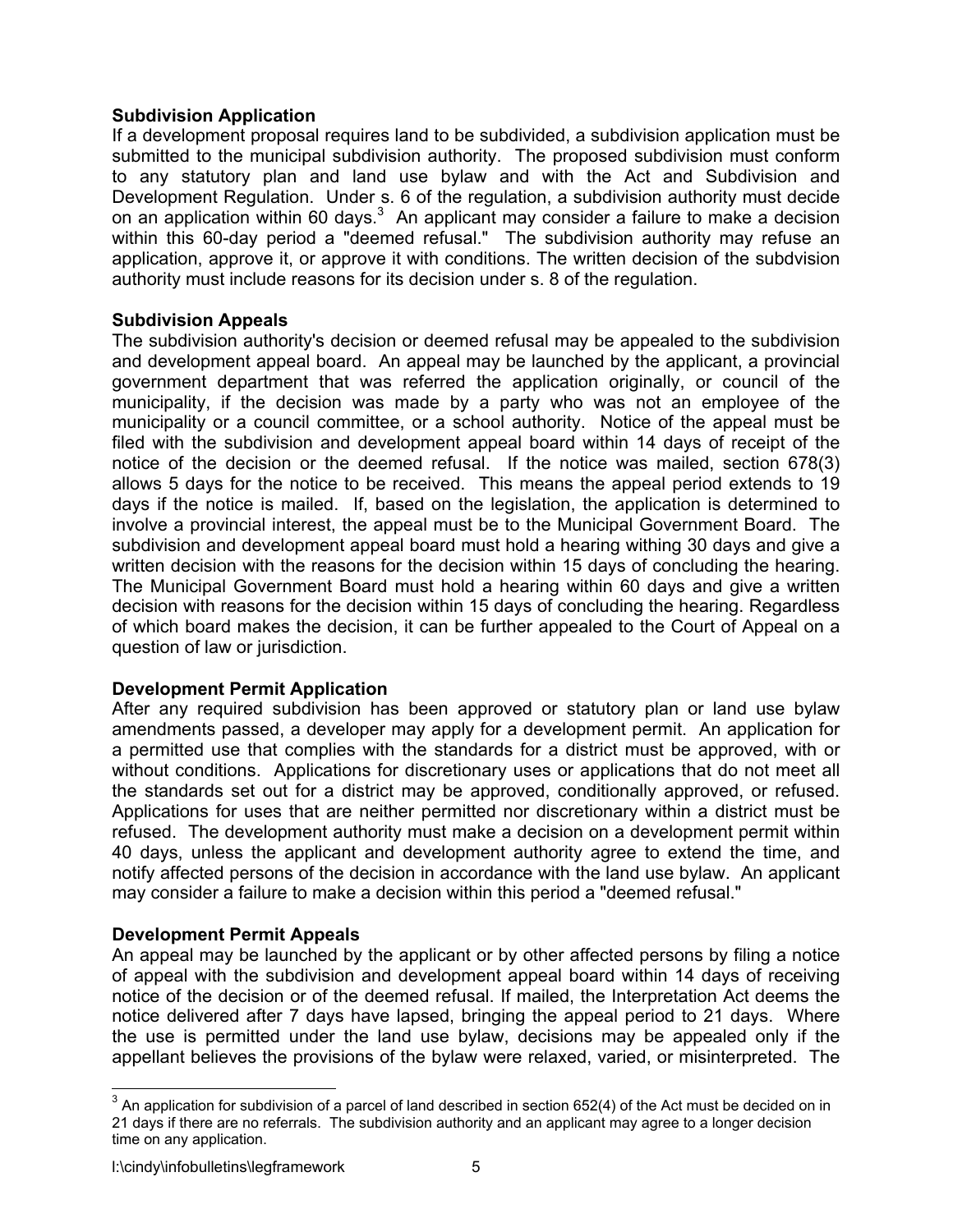subdivision and development appeal board must hold a hearing within 30 days of receiving the notice of appeal and must give a written decision within 15 days of the conclusion of the hearing. The board's decision may be further appealed to the Court of Appeal on a question of law or jurisdiction.

## **4.0 RELATIONSHIP OF MUNICIPAL PLANNING TO PROVINCIAL AUTHORITY**

The relationship between the municipal planning and development authority and provincial authority is considered here under four headings: exemptions, limitations, consistency, and provincial jurisdiction.

## **Exemptions**

Under section *14* of the *Interpretation Act*, the MGA is not binding on Her Majesty. Thus, where the province is undertaking development, it is not required to obtain subdivision or development approvals although, in fact, it often does. Where the province has leased or transferred title to another party, however, that party must comply with the requirements of the Act. The federal government and federal government agencies are also exempt.

Under section *618* of the MGA, subdivision or development for roads, wells, or batteries, pipelines, designated Crown lands, and the geographic area of Metis settlements is exempt from the provincial regulations and municipal bylaws under Part 17 of the Act. The Planning Exemption Regulation (AR 223/2000) exempts other developments such as hydro transmission and electric distribution lines and irrigation works undertaken by an irrigation district from the planning provisions. Section *618.1* exempts confined feeding operations and manure storage facilities as defined under the *Agricultural Operations Practices Act*.

#### **Limitations**

Various sections of Part 17 and the Subdivision and Development Regulation establish rules or set limits on municipal planning authority. Examples include:

- Limitations on the membership of subdivision and development appeal boards MGA section *627.*
- Limitations on the content of off-site levy bylaws and development agreements MGA sections *648-651.*
- Limitations on land dedication for roads, municipal and school reserves MGA sections *661-670.*
- Requirements to make decisions on subdivision and development permit applications within the time specified in the Act.
- Requirements to notify the public of applications to amend statutory plans and bylaws, subdivision applications and development permit decisions.
- Subdivision processing requirements and setbacks and standards for subdivision and development contained in the Subdivision and Development Regulation.

## **Consistency**

Section *619* of the Act establishes that a license, permit, approval, or authorization granted by the Natural Resources Conservation Board, Energy Resources Conservation Board or Energy and Utilities Board prevails over any statutory plan, land use bylaw, subdivision decision, or development decision by a subdivision authority, development authority, subdivision and development appeal board or the Municipal Government Board.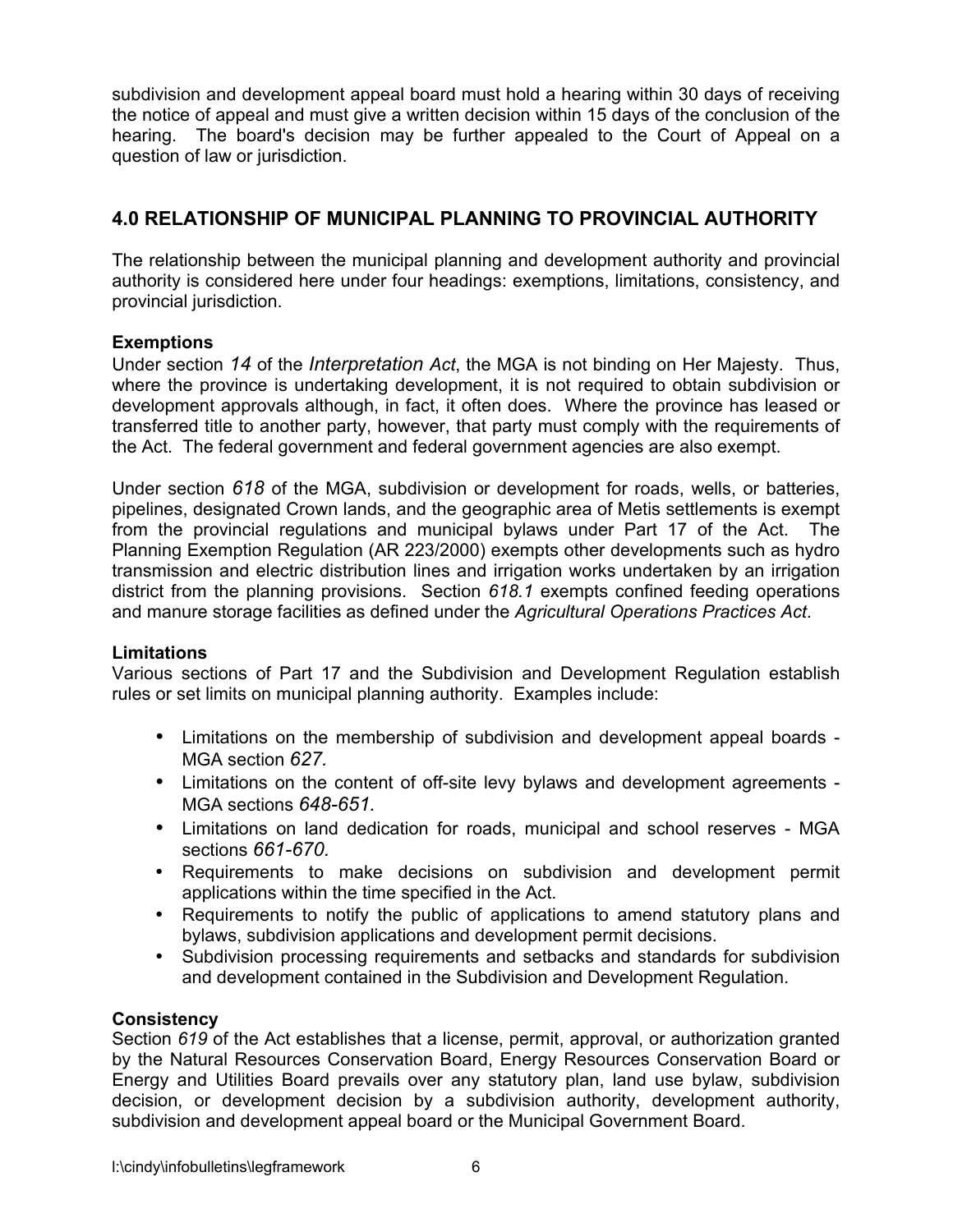Section *620* of the Act establishes that a condition of a provincial license, permit, approval, or authorization prevails over any condition of a development permit that conflicts with it.

Section *622* provides for the establishment of land use policies and requires that municipal statutory plans, land use bylaws, and planning decisions be consistent with these policies. The Provincial Land Use Policies were approved by the Lieutenant Governor in Council on November 6, 1996 (O/C 522/96).

Section *693* provides that the Lieutenant Governor in Council may establish Calgary and Edmonton International Airport vicinity protection area regulations. These regulations operate notwithstanding any statutory plan, land use bylaw or other regulations under the Planning and Development Part and are binding on a subdivision authority, development authority, subdivision and development appeal board, and the Municipal Government Board. A municipality must amend its statutory plans and land use bylaw to conform with the regulation.

There is no provincial review or approval of municipal plans or bylaws. Municipalities are entrusted to operate within the scope and requirements of the Act and regulations.

#### **Provincial Jurisdiction**

Many developments will require provincial approval prior to construction. The following examples are not an exhaustive list:

- Development adjacent to provincial highways requires a development permit from Alberta Transportation.
- Certain developments identified in the *Environmental Protection and Enhancement Act* require an environmental impact assessment.
- Major projects identified in the *Natural Resources Conservation Act* require the approval of the Natural Resources Conservation Board.
- Energy and utility related projects require the approval of the Energy and Utilities Board.

It is the responsibility of the applicant to ensure any other necessary approvals have been obtained before proceeding with development.

## **5.0 CONCLUSIONS**

This document is prepared as an overview of the legislative framework for municipal planning, subdivision and development control. It is not a legal interpretation. Interested parties are encouraged to review the appropriate sections of the *Municipal Government Act*  and should always refer to the Act when quoting. Further detailed bulletins are contained in the planning section of the Municipal Administrators Handbook. Additional bulletins will be added as the need arises. Persons wishing to develop or subdvide land should discuss specific municipal approval requirements with municipal staff at the earliest opportunity. Questions on this document or the legislative framework for municipal planning, subdivision and development control generally can be directed to the Municipal Services Branch of Alberta Municipal Affairs, Edmonton, telephone (780) 427-2225. To dial toll free outside of Edmonton, dial 310-0000 and ask to be connected to 427-2225.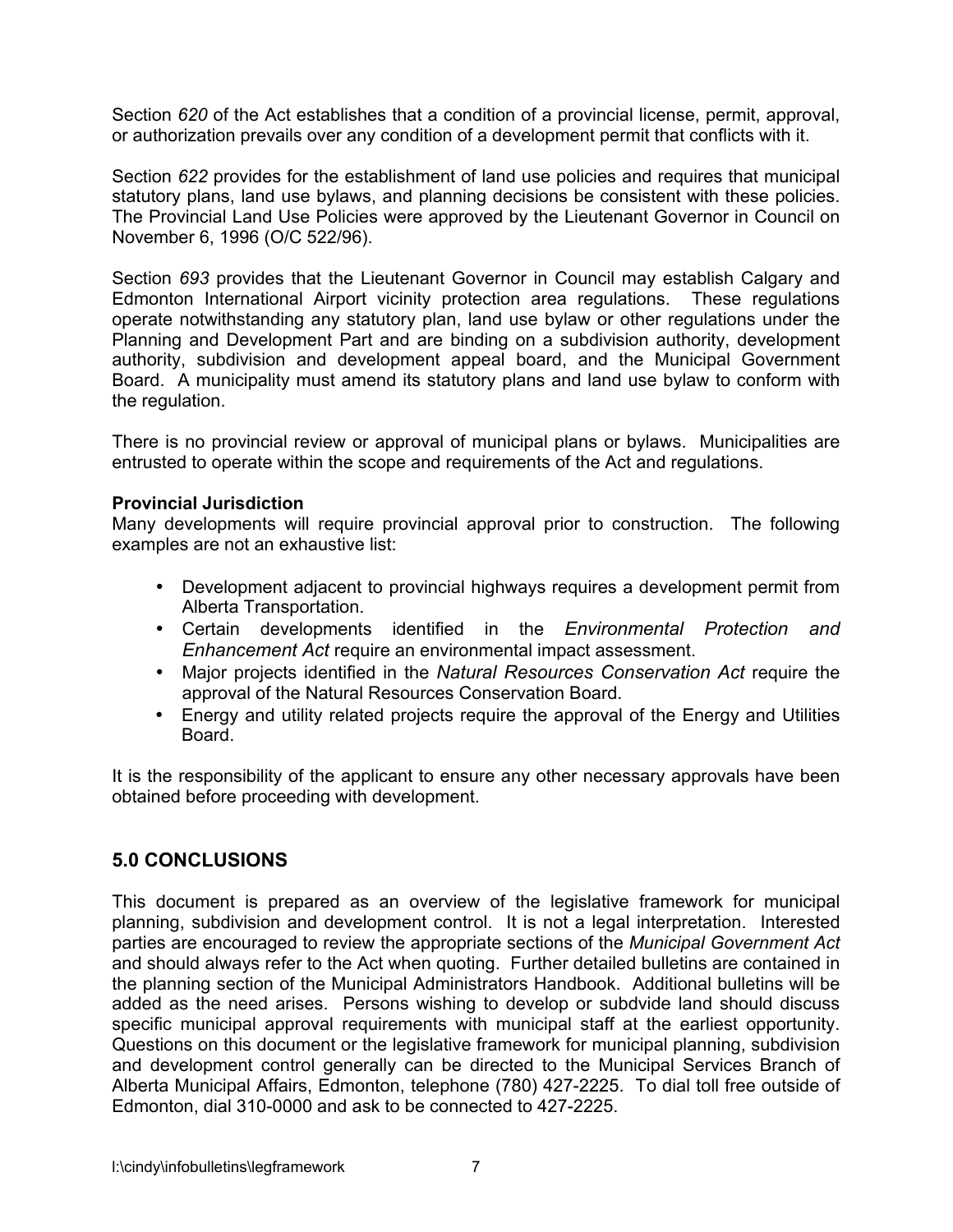#### **MUNICIPAL PLANNING AND DEVELOPMENT FRAMEWORK**

#### **POLICY**



Subdivision decisions may be appealed to the subdivision and development appeal board or, where required under the Act, to the Municipal Government Board.

Development permit decisions may be appealed to the subdivison and development appeal board.

Appeal board decisions may be appealed to the Court of Appeal on a point of law or jurisdiction.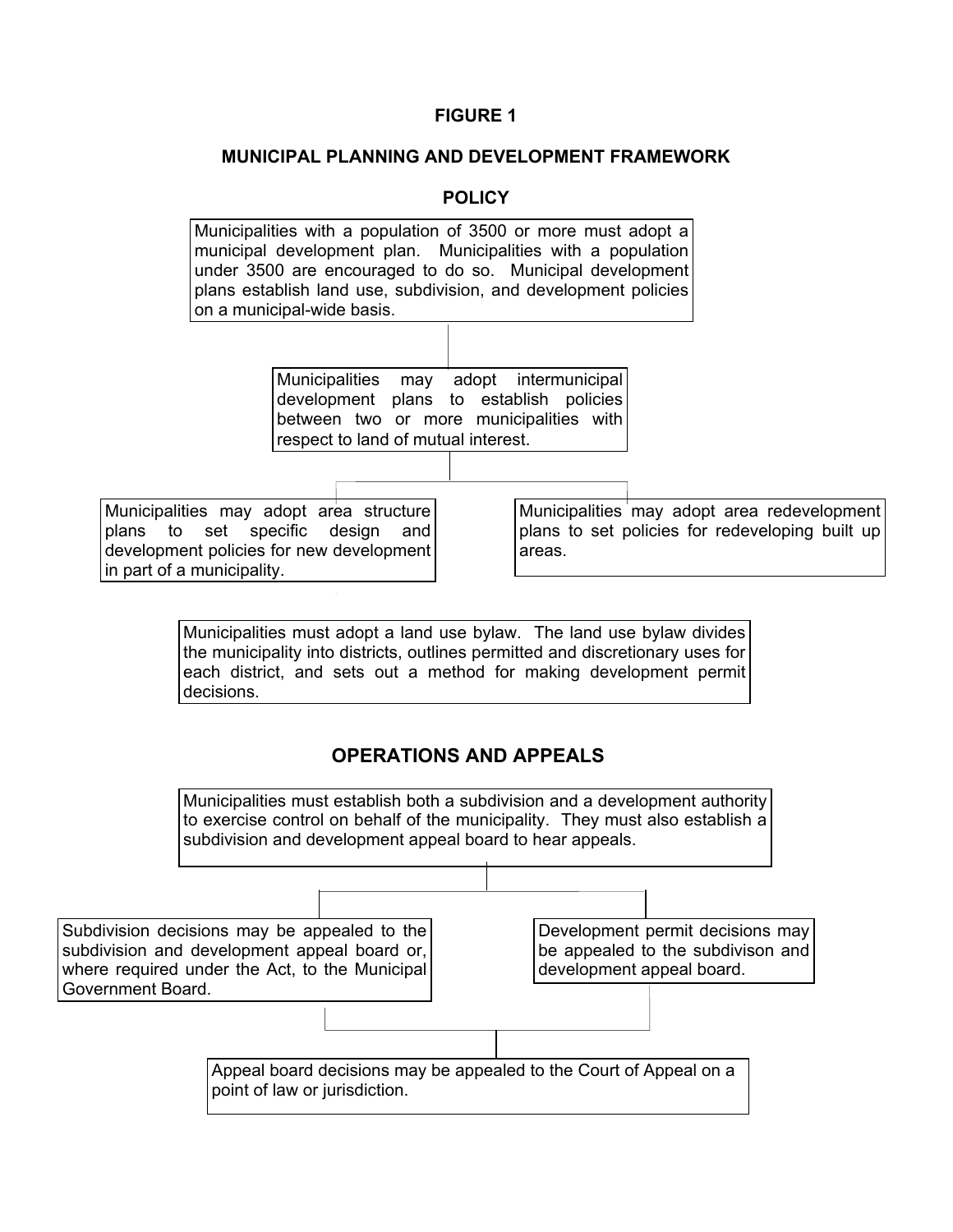## **MUNICIPAL PLANNING APPROVAL PROCESS OVERVIEW**

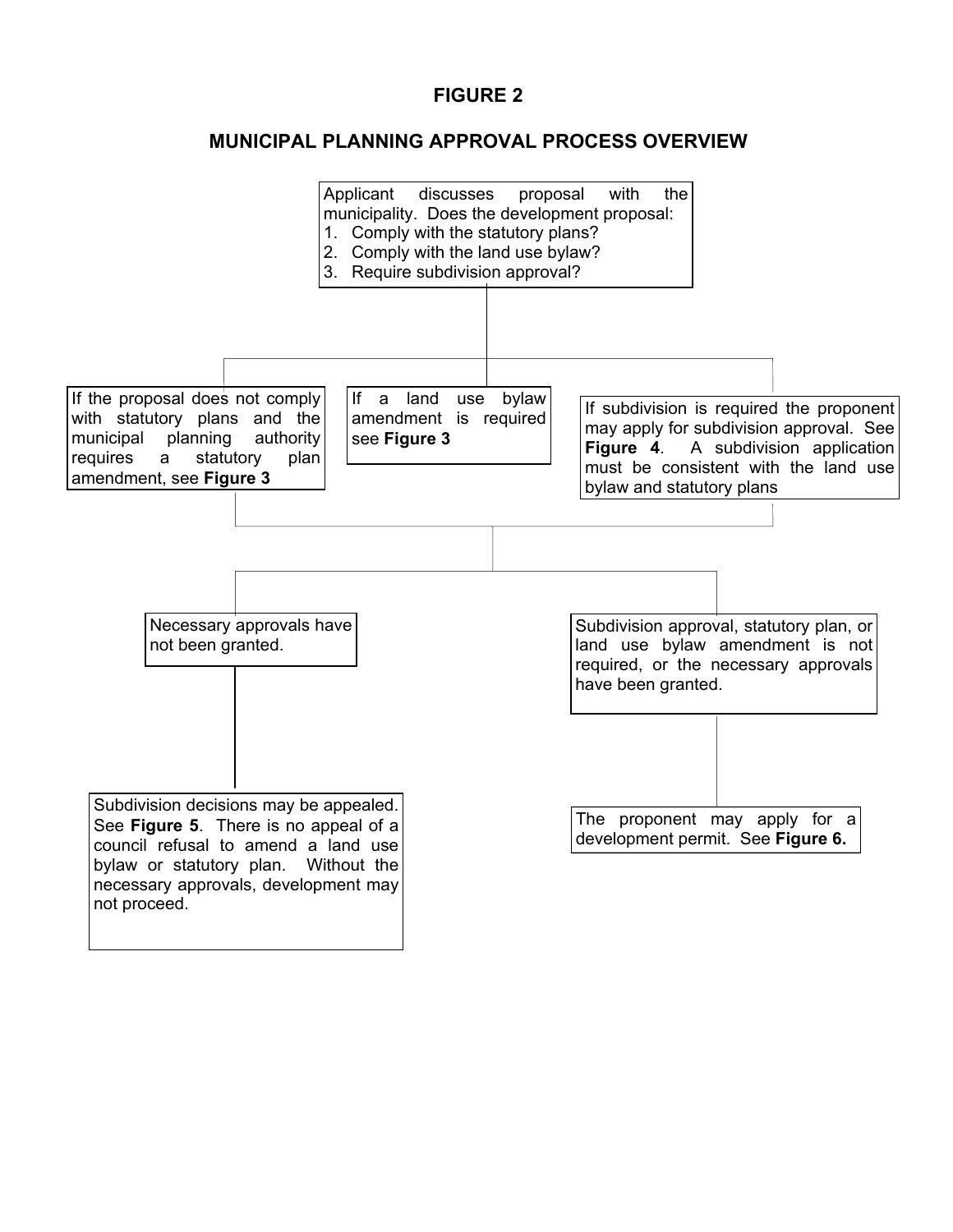## **STATUTORY PLAN AND LAND USE BYLAW AMENDMENT PROCESS**

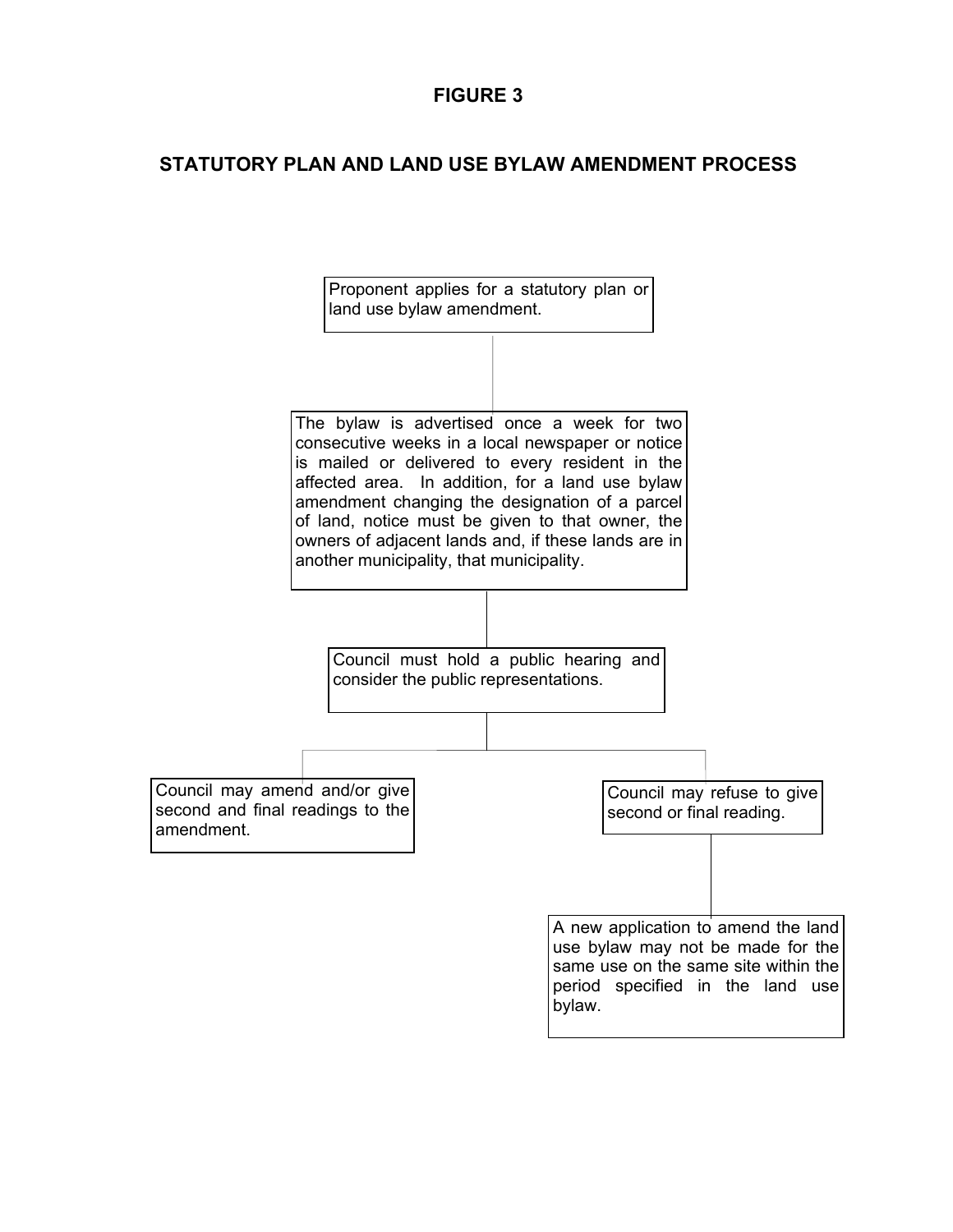## **SUBDIVISION APPROVAL PROCESS**

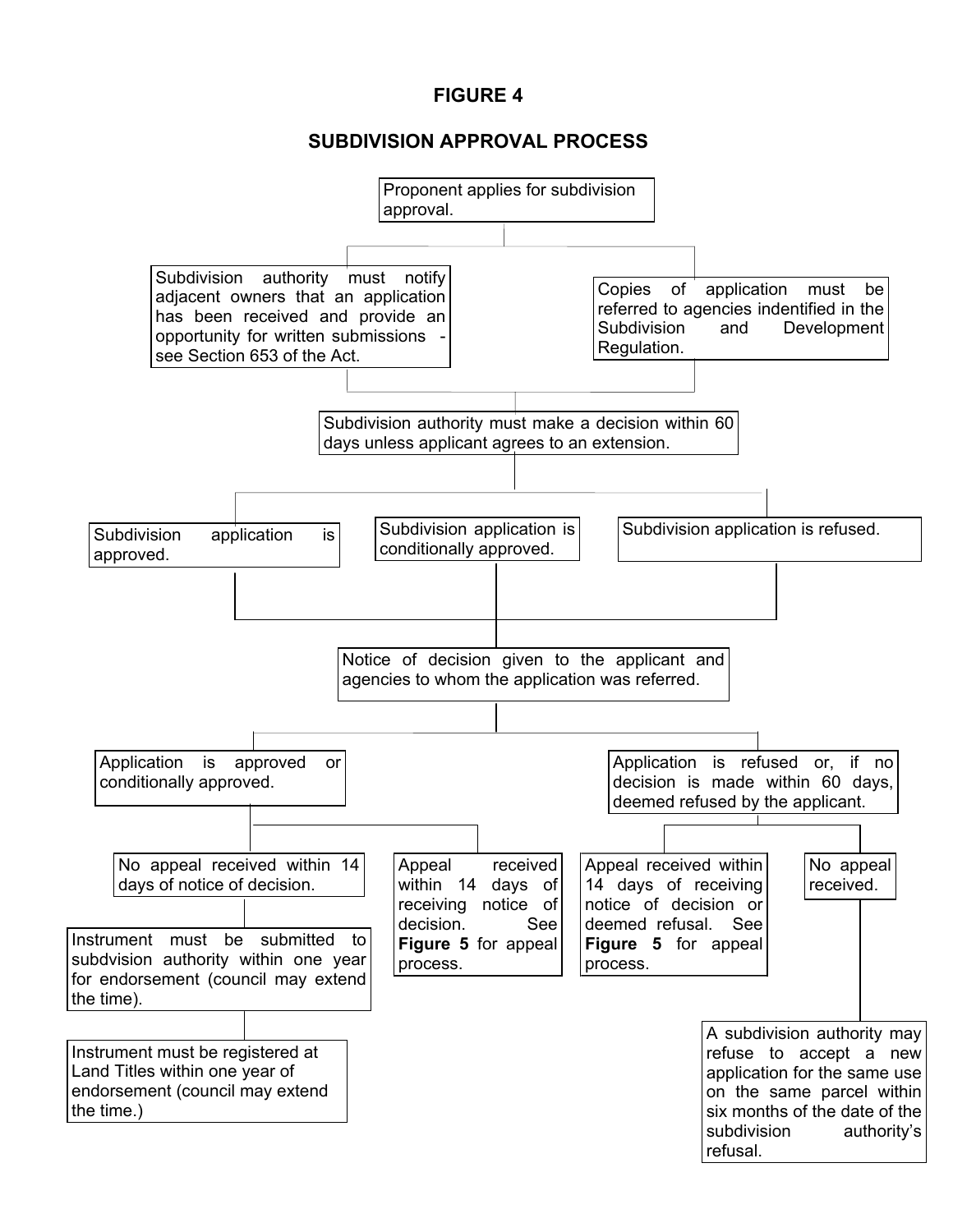## **SUBDIVISION APPEALS**

The applicant, a government agency to whom the application was required to be referred, a school authority in respect of reserves, or the municipality, if it is not the subdivision authority, may file a notice of appeal with the subdivision and development appeal board or the Municipal Government Board as directed in the decision letter of the subdivision authority within 14 days after receiving notice of decision, or within 60 days after the application date if no decision has been made.

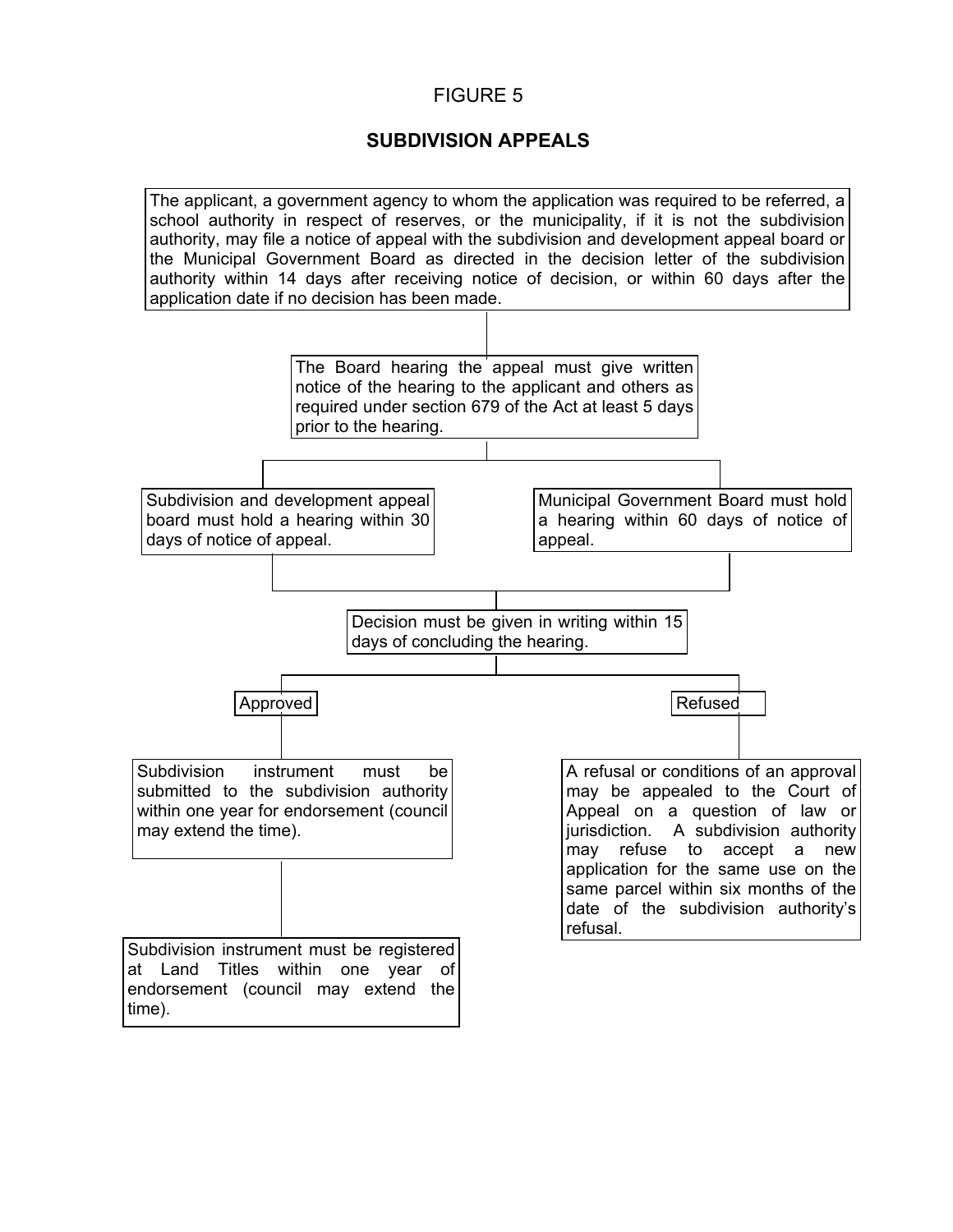## **DEVELOPMENT PERMIT APPROVAL PROCESS**